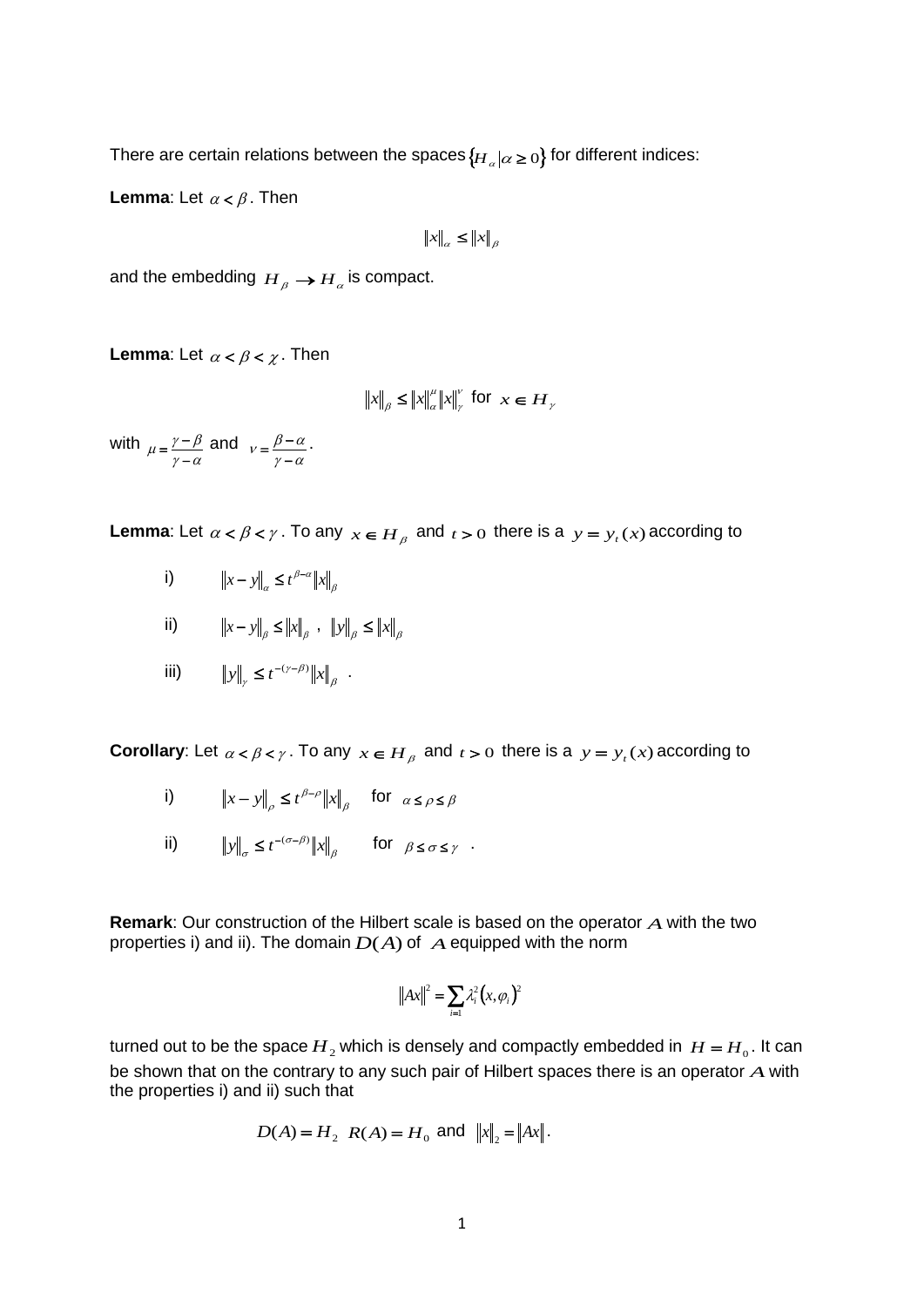We give three examples of differential operator and singular integral operators, whereby the integral operators are related to each other by partial integration:

**Example 1:** Let  $H = L^2(0,1)$  and

 $Au \coloneqq -u''$ 

with

$$
D(A) = \mathbf{W}_2^2(0,1) := \mathbf{W}_2^1(0,1) \cap \mathbf{W}_2^2(0,1)
$$

Building on the orthogonal set of eigenpairs  $\,\{\lambda_{\scriptscriptstyle i}, \rho_{\scriptscriptstyle i}\}$  of  $A_{\scriptscriptstyle i}$  , i.e.

$$
-\varphi''_i = \lambda_i \varphi_i \qquad \varphi_i(0) = \varphi_i(1) = 0
$$

it holds the inclusion

$$
D(A) \subseteq H_A = H_1 = \overset{\circ}{W}_2^1(0,1) \subseteq L^2(0,1)
$$

**Example 2:** Let  $H = L^*_{22}(\Gamma)$  with  $\Gamma := S^1(R^2)$ , i.e.  $\Gamma$  is the boundary of the unit sphere. Then *H* is the space of integrable periodic function in *R* . Let

$$
(Au)(x) := -\oint \log 2\sin\frac{x-y}{2}u(y)dy =: \oint k(x-y)u(y)dy
$$

and

$$
D(A) = H = L_{22}^*(\Gamma) .
$$

The Fourier coefficients of this convolution are

$$
(Au)_v = k_v u_v = \frac{1}{2|v|} u_v
$$

i.e. it holds  $D(A) \subseteq H_A = H_{-1/2}(\Gamma)$ .

A relation of this Fourier representation to the fractional function is given by

$$
x - [x] - \frac{1}{2} = -\sum_{1}^{\infty} \frac{\sin 2\pi vx}{\pi v}
$$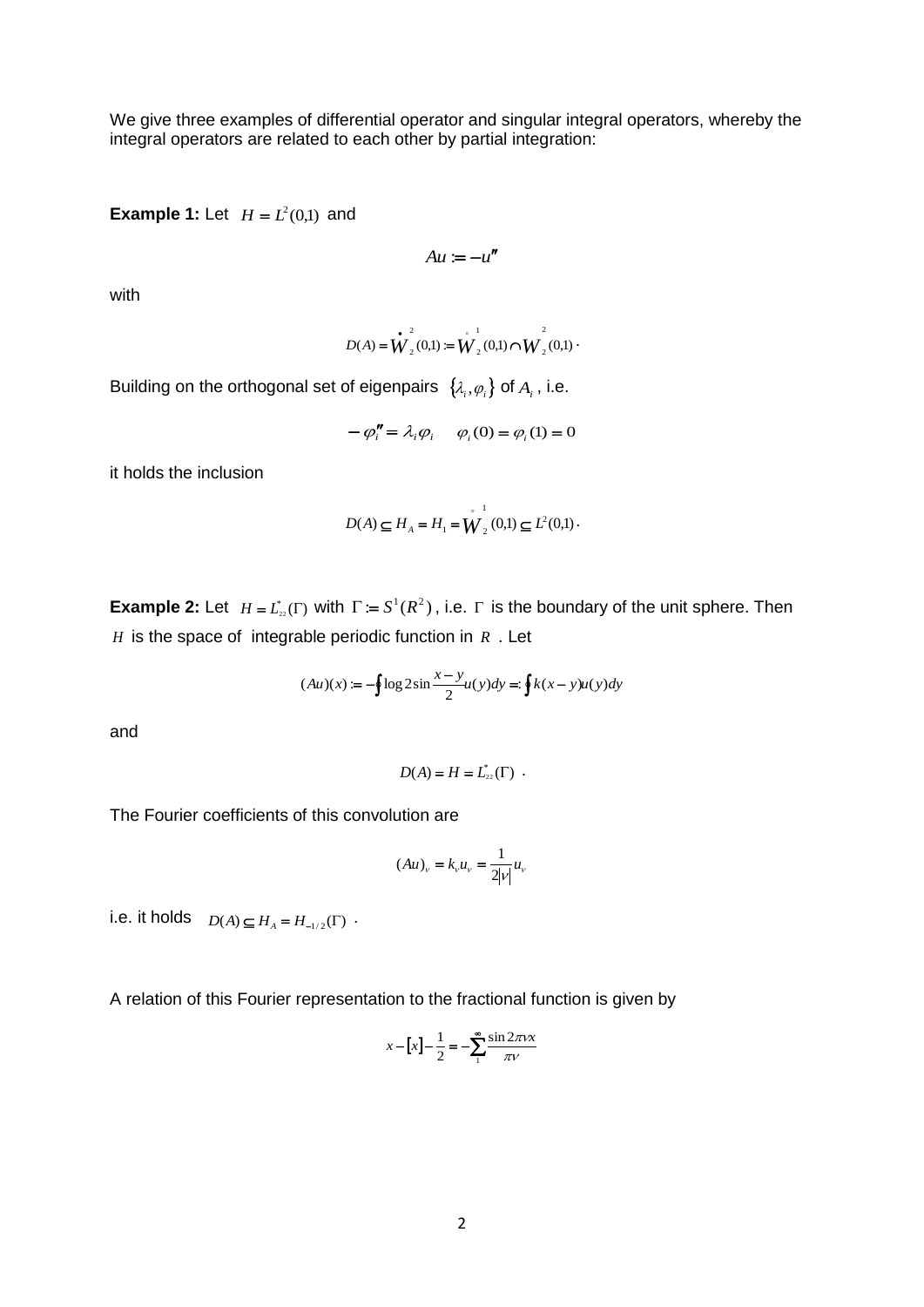**Remark:** We give some further background and analysis of the even function

$$
k(x) := -\ln\left|2\sin\frac{x}{2}\right| = -\log\left|2\sin\frac{x}{2}\right|
$$

Consider the model problem

$$
-\Delta U = 0 \qquad \text{in } \Omega
$$

$$
U = f \qquad \text{on } \Gamma := \partial\Omega ,
$$

whereby the area  $\Omega$  is simply connected with sufficiently smooth boundary. Let  $y = y(s) - s \in (0,1]$  be a parametrization of the boundary  $\partial \Omega$  . Then for fixed  $\bar{z}$  the functions

$$
U(\bar{x}) = -\log|\bar{x} - \bar{z}|
$$

Are solutions of the Lapace equation and for any  $L_1(\partial\Omega)$  – integrable function  $u = u(t)$  the function

$$
(Au)(\bar{x}) \coloneqq \int_{\partial\Omega} \log |\bar{x} - u(t)| dt
$$

is a solution of the model problem. In an appropriate Hilbert space *H* this defines an integral operator, which is coercive for certain areas  $\Omega$  and which fulfills the Garding inequality for general areas  $\Omega$  . We give the Fourier coefficient analysis in case of  $H = L_2^*(\Gamma)$  with  $\Gamma = S^1(R^2)$ , i.e.  $\Gamma$  is the boundary of the unit sphere. Let  $x(s) = (\cos(s), \sin(s))$  be a parametrization of  $\Gamma = S^1(R^2)$  then it holds

$$
\left| x(s) - x(t) \right|^2 = \left| \begin{pmatrix} \cos(s) - \cos(t) \\ \sin(s) - \sin(t) \end{pmatrix} \right|^2 = 2 - 2\cos(s - t) = 2(1 - \cos(2\frac{s - t}{2})) = 2\left[ 2\sin^2\frac{s - t}{2} \right] = 4\sin^2\frac{s - t}{2}
$$

and therefore

$$
-\log |x(s) - x(t)| = -\log 2 \left| \sin \frac{s-t}{2} \right| = k(s-t)
$$

The Fourier coefficients  $k_{\nu}$  of the kernel  $k(x)$  are calculated as follows

$$
k_v := \frac{1}{2\pi} \oint k(x)e^{-i\alpha x} dx = \frac{1}{2\pi} \int_0^{2\pi} \log \left| 2\sin \frac{t}{2} \right| e^{-i\alpha t} dt = \frac{2}{2\pi} \int_0^{\pi} \log \left| 2\sin \frac{t}{2} \right| \cos(\alpha t) dt = k_{-v}
$$

As  $\varepsilon \log 2 \sin \frac{\varepsilon}{2} \rightarrow 0$  $\varepsilon$ log $2\sin \frac{\varepsilon}{2} \rightarrow 0$  partial integration leads to

$$
k_{v} = \frac{1}{v\pi} \sin(vt) \Big|_{0}^{\pi} - \frac{1}{v\pi} \int_{0}^{\pi} \frac{2 \sin(vt) \cos \frac{t}{2}}{2 \sin \frac{t}{2}} dt = -\frac{1}{v\pi} \int_{0}^{\pi} \frac{\sin(\frac{2v+1}{2}t) - \sin(\frac{2v-1}{2}t)}{2 \sin \frac{t}{2}} dt
$$

$$
k_{v} = -\frac{1}{v\pi} \int_{0}^{\pi} \left( \frac{1}{2} + \cos(t) \cdot \cdot + \cos(vt) \right) - \left[ \frac{1}{2} + \cos(t) \cdot \cdot + \cos((v-1)t) \right] dt = -\frac{1}{v}.
$$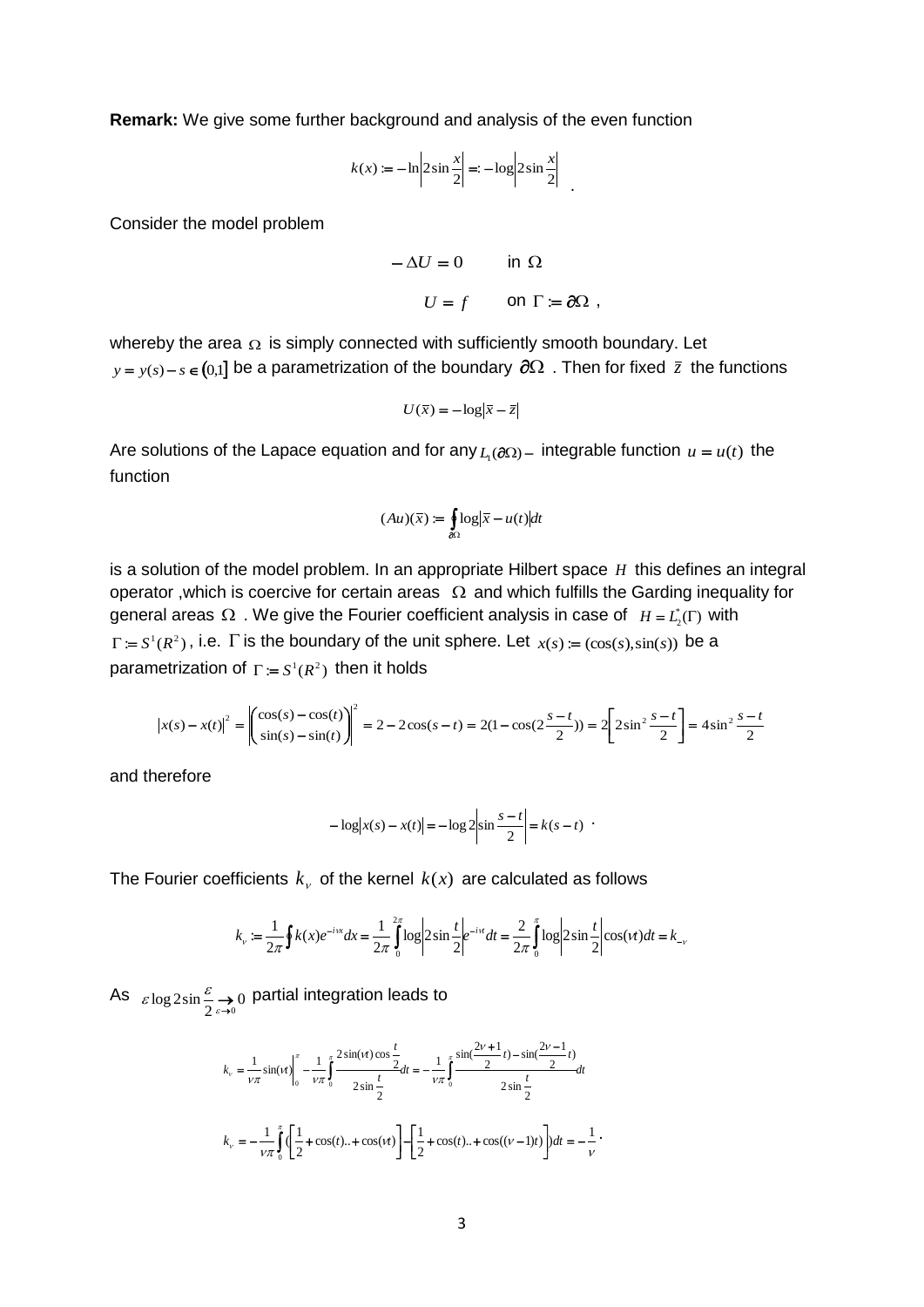## **Extension and generalizations**

For  $t > 0$  we introduce an additional inner product resp. norm by

$$
(x, y)(t)2 = \sum_{i=1} e^{-\sqrt{\lambda_i}t} (x, \varphi_i)(y, \varphi_i)
$$

$$
||x||_{(t)}^2 = (x, x)(t)2 .
$$

Now the factor have exponential decay  $e^{-\sqrt{\lambda_i}t}$  instead of a polynomial decay in case of  $\lambda_i^{\alpha}$ . Obviously we have

$$
\|x\|_{(t)} \le c(\alpha, t) \|x\|_{\alpha} \text{ for } x \in H_{\alpha}
$$

with  $c(\alpha, t)$  depending only from  $\alpha$  and  $t > 0$ . Thus the  $(t)$  – *norm* is weaker than any  $\alpha$  – norm. On the other hand any negative norm, i.e.  $||x||_{\alpha}$  with  $\alpha$  < 0, is bounded by the  $0$  – norm and the newly introduced  $(t)$  – norm. It holds:

**Lemma**: Let  $\alpha > 0$  be fixed. The  $\alpha$  – *norm* of any  $x \in H_0$  is bounded by

$$
\|x\|_{-\alpha}^2 \le \delta^{2\alpha} \|x\|_0^2 + e^{t/\delta} \|x\|_{(t)}^2
$$

with  $\delta$  > 0 being arbitrary.

**Remark**: This inequality is in a certain sense the counterpart of the logarithmic convexity of the  $\alpha$  – *norm*, which can be reformulated in the form ( $\mu$ ,  $\nu$  > 0,  $\mu$  +  $\nu$  > 1)

$$
\left\|x\right\|_{\rho}^{2} \leq \nu \varepsilon \left\|x\right\|_{\gamma}^{2} + \mu e^{-\nu/\mu} \left\|x\right\|_{\alpha}^{2}
$$

applying Young's inequality to

$$
||x||_{\rho}^{2} \leq (||x||_{\alpha}^{2})^{\mu} (||x||_{\gamma}^{2})^{\nu} .
$$

The counterpart of lemma 4 above is

**Lemma**: Let  $t, \delta > 0$  be fixed. To any  $x \in H_0$  there is a  $y = y_t(x)$  according to

- i)  $||x - y|| \le ||x||$
- ii)  $||y||_1 \leq \delta^{-1} ||x||_1$  $\delta_1$
- iii)  $||x y||_{(t)} \leq e^{-t/\delta} ||x|$ *t*  $/ \delta$  $(t)$  $- y \|_{(t)} \leq e^{-t/\delta} \|x\|$ .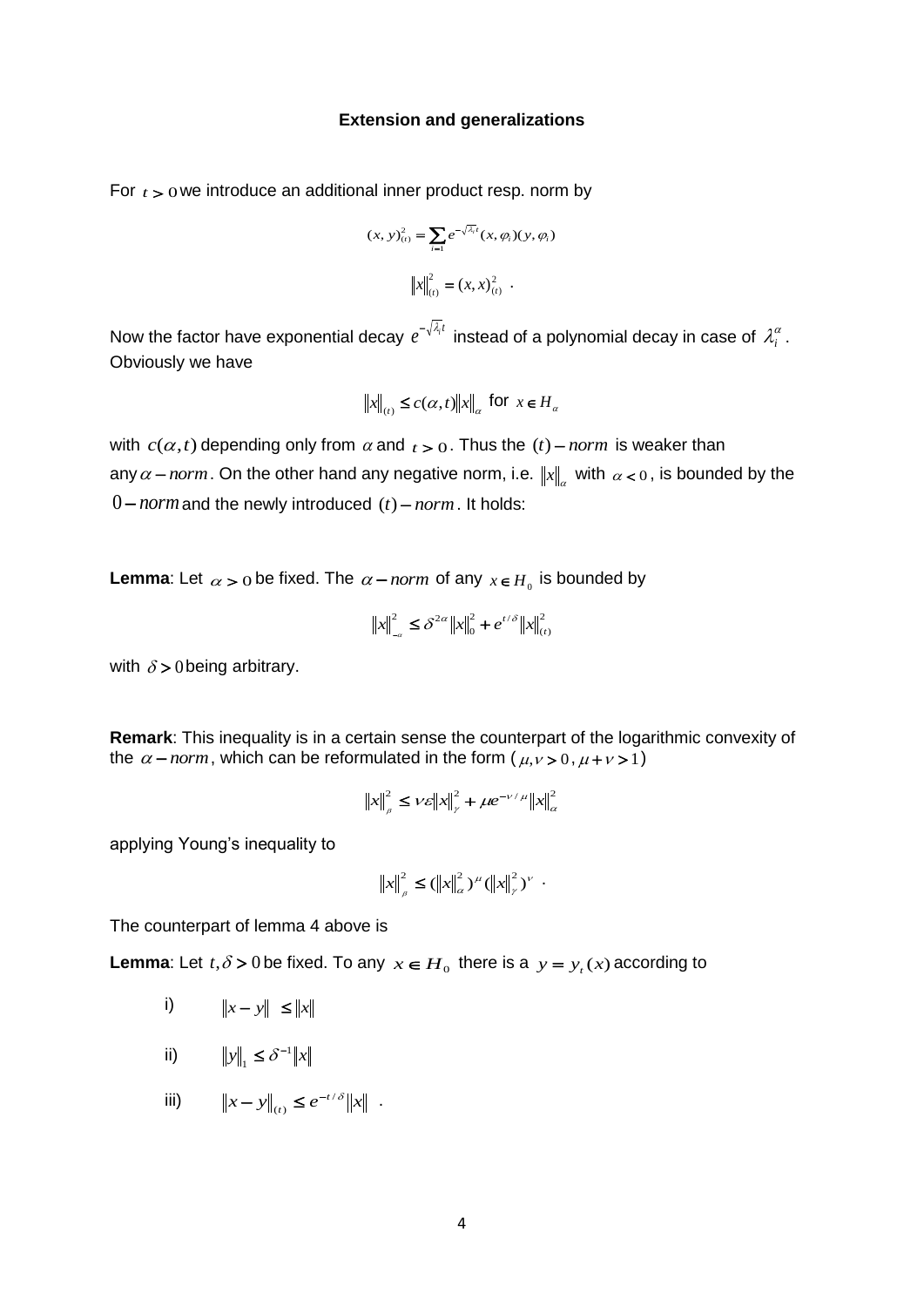Let the problem be given by

$$
F(x, u) = 0
$$

with the (roughly) regularity assumptions:

i) there is a unique solution

ii)  $F, F_u$  are Lipschitz continuous.

The approximation problem is given by:

find 
$$
\varphi \in S_h
$$
  $(F(\cdot, \varphi), \chi) = 0$  for  $\chi \in S_h$ .

## **Error analysis**

Put

$$
f(x) = F_u(x, u(x))
$$
 and  $\varphi = u - e$ 

Then

$$
(fe, \chi) = (R, \chi)
$$

with a remainder term

$$
R := R(e) := F(\cdot, u - e) + fe
$$

resp.

$$
(fe, \chi) = (fu - R(e), \chi).
$$

Let  $P_h$  denote the  $L_2$ -projection related to  $(f \cdot, \cdot) = (R, \chi)$ , then

$$
\varphi = P_h(u - \frac{1}{f}R(e))
$$

resp. 
$$
e = (I - P_h)u + P_h \frac{1}{f}R(e) = T(e)
$$
.

Therefore the difference 
$$
e = u - e
$$
 is a fix point of  $T$ .

Let

$$
B_{\kappa \bar{\varepsilon}} := \left\{ e \middle\| \|e\|_{L_{\infty}} \leq \kappa \bar{\varepsilon} \right\} \text{ and } \bar{\varepsilon} := \inf_{\chi \in S_h} \|u - \chi\|_{L_{\infty}}.
$$

With that some key properties of  $T$  are summaries in the following